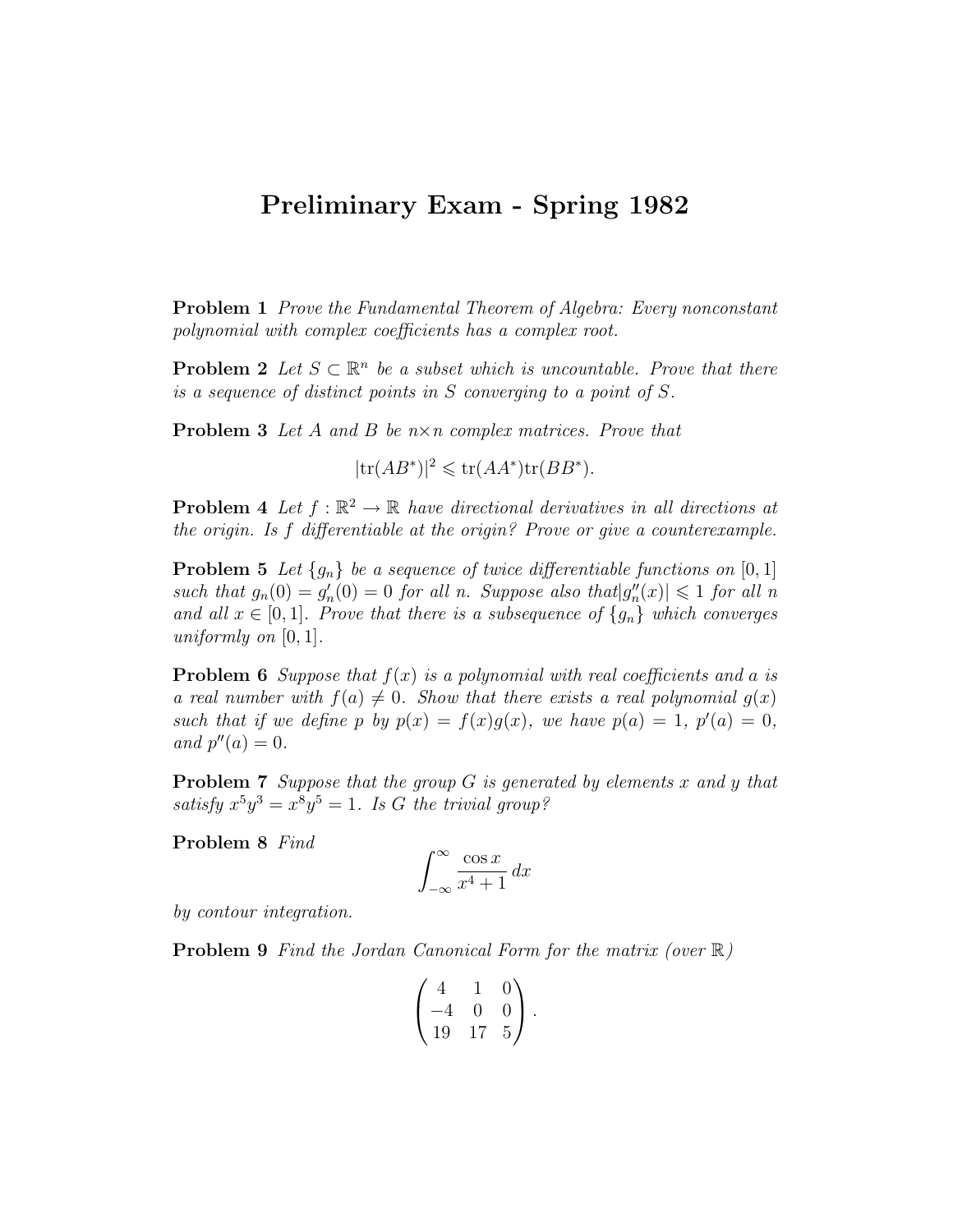Problem 10 *Prove that any group of order 77 is cyclic.* 

Problem 11 Decide, without too much computation, whether a finite limit

$$
\lim_{z \to 0} \left( (\tan z)^{-2} - z^{-2} \right)
$$

exists, where z is a complex variable, and if yes, compute the limit.

Problem 12 Prove or give a counterexample: Every connected, locally pathwise connected set in  $\mathbb{R}^n$  is pathwise connected.

**Problem 13** Let  $T: V \to W$  be a linear transformation between finitedimensional vector spaces. Prove that

 $\dim(\ker T) + \dim(\operatorname{range} T) = \dim V$ .

**Problem 14** Let  $f : I \to \mathbb{R}$  (where I is an interval of  $\mathbb{R}$ ) be such that  $f(x) > 0$ ,  $x \in I$ . Suppose that  $e^{cx} f(x)$  is convex in I for every real number c. Show that  $\log f(x)$  is convex in I. *Note:* A function  $q: I \to \mathbb{R}$  is convex if

$$
g(tx+(1-t)y) \leqslant tg(x)+(1-t)g(y)
$$

for all x and y in I and  $0 \leq t \leq 1$ .

**Problem 15** How many nonsingular  $2\times 2$  matrices are there over the field of p elements?

**Problem 16** Prove that if G is a group containing no subgroup of index 2, then any subgroup of index 3 is normal.

**Problem 17** Let  $\{f_n\}$  be a sequence of continuous functions from [0, 1] to R. Suppose that  $f_n(x) \to 0$  as  $n \to \infty$  for each  $x \in [0,1]$  and also that, for some constant K, we have

$$
\left| \int_0^1 f_n(x) \, dx \right| \leqslant K < \infty
$$

for all n. Does

$$
\lim_{n \to \infty} \int_0^1 f_n(x) \, dx = 0?
$$